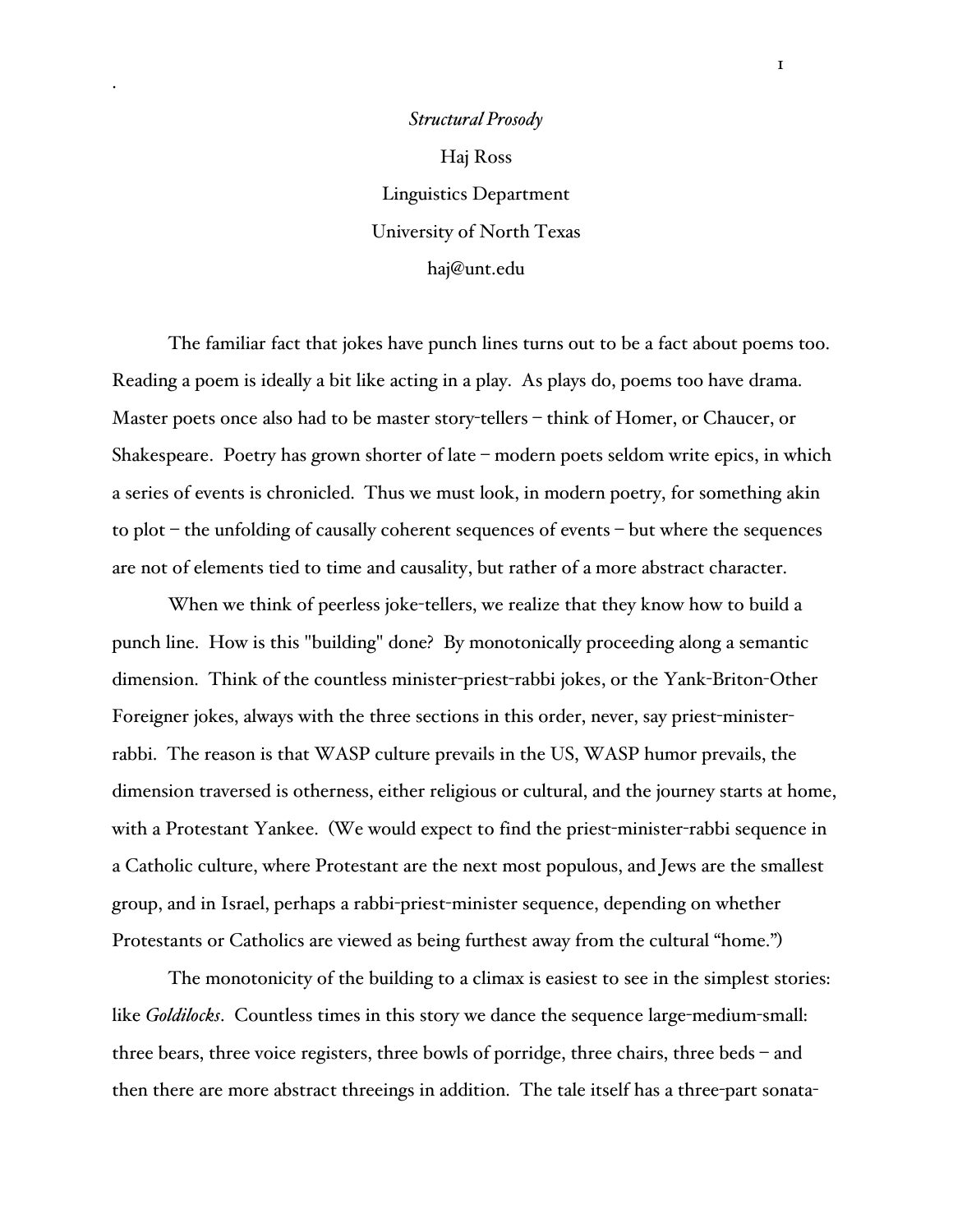like A-B-A structure: bears at home (stage is set); bears leave, Goldilocks arrives (posing of the problem); bears return home (climax and dénouement). We ask why, the answer is clear, and well-known: *Thrice is nice*. In a set of three, the first two elements set up an abstract rhythm, then the third breaks it. Thus, in a sense, both the prototypical joke and the prototypical story admit a kind of *discourse parsing*, e.g.,



But what of poetry? What is the dimension along which elements are arrayed which sets up an abstract rhythm, against which a sudden change can produce a moment of drama, of heightened perception? My hypothesis is that this rhythm is a result of two simultaneous poetic processes:

Sectioning: A system of poetic devices which segment a poem into various *sections,* which may occupy roughly equal temporal intervals, but need not do so. There is a hierarchy of such sections: the largest are stanzas (or groups of stanzas), the next smaller are lines (or groups of lines, which may or may not be separated by blank lines), and the smallest are feet (or sequences of feet). The sections of a poem are thus reminiscent of the measures into which a melody is divided in musical notation, with the caveat that just as measures in music need not be isochronic, because a piece of music may change its time signature any number of times, so poetics sections need not be of the same size or duration.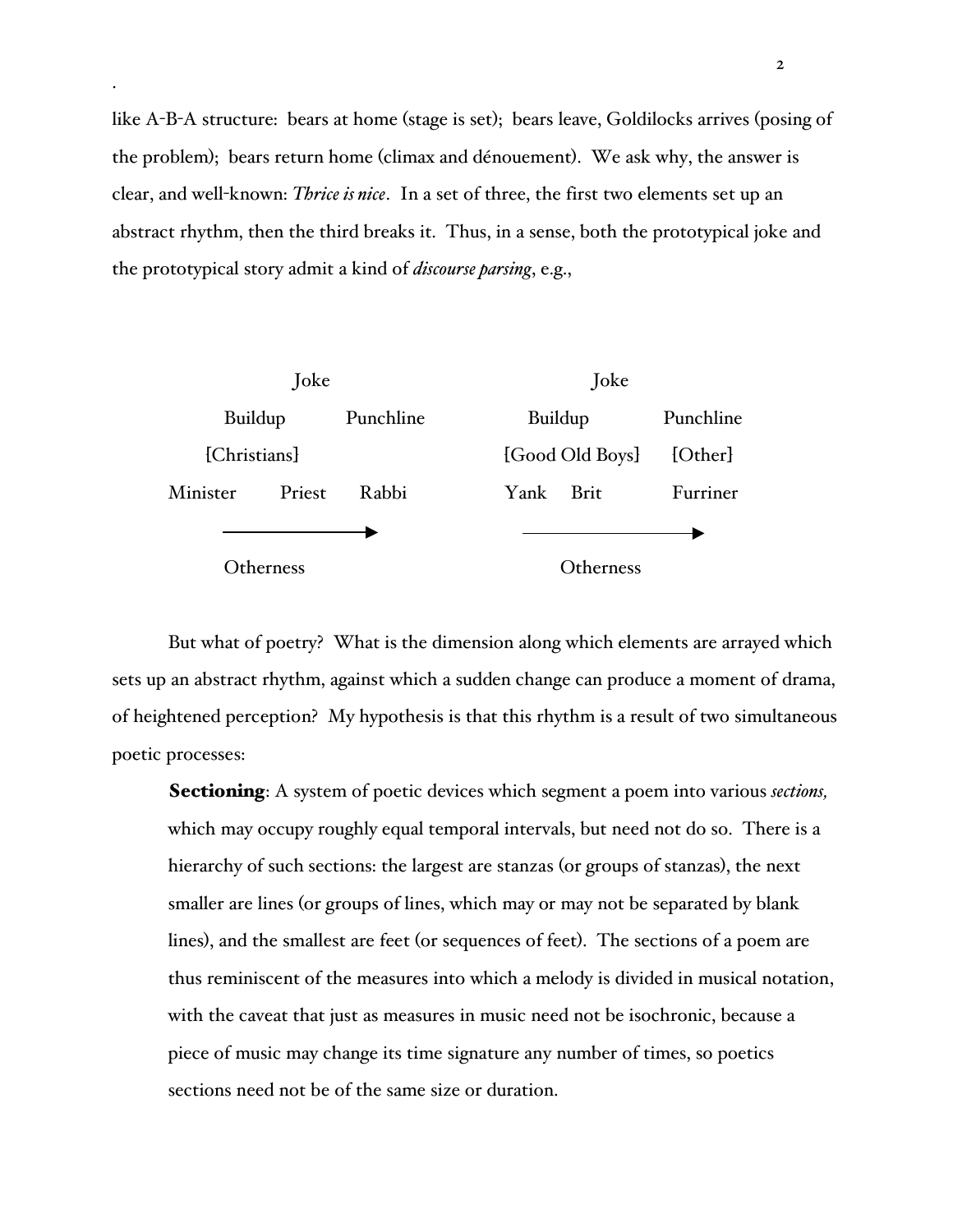Arraying: Elements of linguistic form, on all levels of representation (phonetic, morphological, syntactic, semantic, pragmatic ... ) that are deployed within the framework established by the sectioning. There are extremely restricted ways of arraying. For instance, in a two-section structure, there is only one possible deployment:



(A variant is  $A / -A$ , where  $-A$  is in some sense the "negative" or the "opposite" of A, and thus, because *les extrèmse se touchent*, –A = A, paradoxical as this may seem, so  $A / -A$  structures are really a special case of  $A / A$ .)

For three-part sectionings, there are only two possibilities: repetition, and the sonata-like home-away-(return) home:

$$
\begin{array}{ccc}\nA & A & A \\
A & B & A\n\end{array}
$$

For four-part structures, there are three main types. In French theories of verse, these have three traditional names.

| <b>Repeated Repetition:</b>     |  |  | A A B B 'rime platte'    |
|---------------------------------|--|--|--------------------------|
| Onionskin (an expanded sonata): |  |  | A B B A 'rime embrassée' |
| Alternating:                    |  |  | A B A B 'rime croisée'   |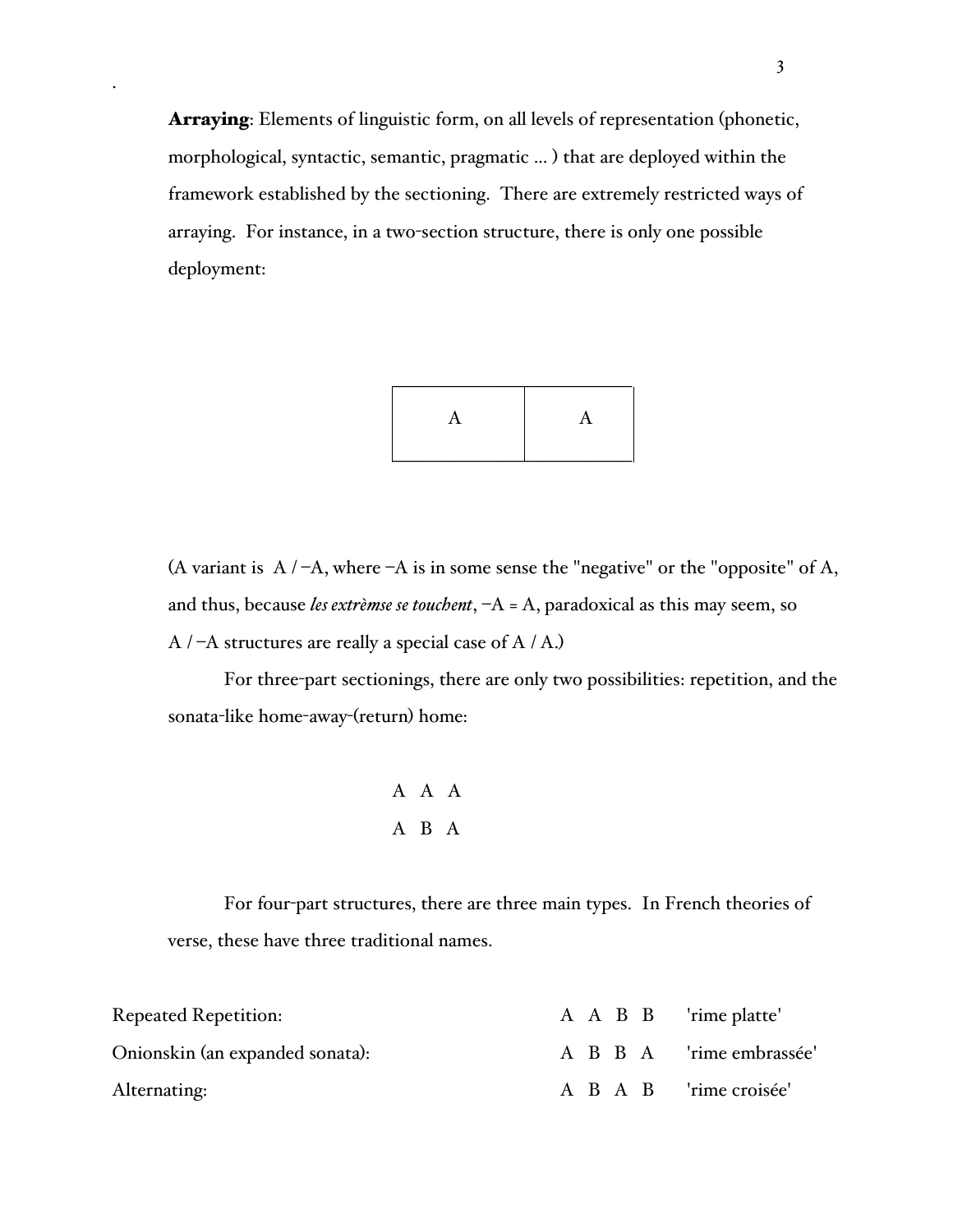I only know of one kind of five-part sectioning, which is again an extension of the sonata form:

Onionskin: A B C B A

And for six-part sectioning I have seen only two: an extended alternating, and an extended sonata.

| A B C A B C |  |  |
|-------------|--|--|
| A B C C B A |  |  |

While even higher-order sectionings are theoretically possible, I have not encountered any, and I tend to doubt that they can exist productively. After all, we are getting close to George Miller's famous Magic Number Seven ± 2.

The collaboration of sectioning devices and array types sets up an underlying periodicity of a poem, a kind of structural "beat" which corresponds to the linear time of drama (or narrative structures in general). I will refer to the combination of elements arrayed in sectionings as a *structural prosody*. While prosody is typically thought of as pertaining only to acoustically perceptible parameters, usually only melody and stress, I would like to extend its meaning to cover more abstract types of linguistic elements.

With the rhythmic background of a structural prosody in place, we have the possibility of constructing an abstract poetic "drama" – of giving a poem a punch line.

It is easy to see how this is to be done. For example, if we examine the lastmentioned six-cell prosody, we can see that after a listener has heard the first five elements, there will have arisen a strong expectation that the sixth will be an 'A,' to complete the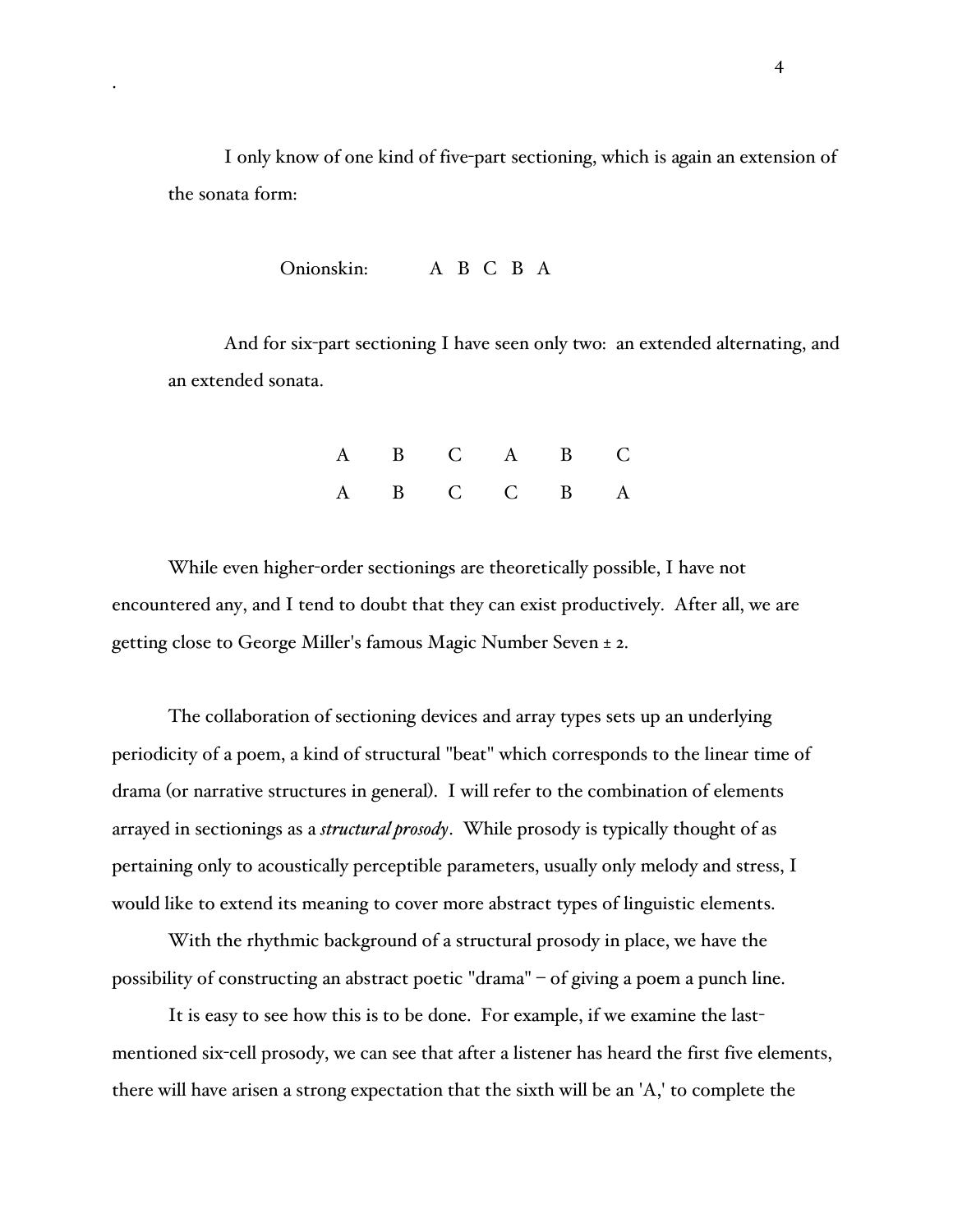pattern. Therefore, we have drama, surprise, frustration, an unfinished gestalt, etc., when we hear instead:

A B C C B **O** 

for the essence of plot (and of the causation on which it depends) is irreversibility. And structural prosodies are characterized by repetition, in various abstract ways.

| (I) Simplest repetition |         |                    |
|-------------------------|---------|--------------------|
| $(z)$ Sonata            | A B A   | greater complexity |
| $(3)$ Onionskin         | A B B A |                    |

We see that alternation, as in A-B-A-B, is really a kind of higher-order (1), where A-B is a unit, say X.

| A B | A B |
|-----|-----|
| X   | Y   |

Similarly with A-B-C-A-B-C.

Thus poetic drama arises from the interpenetration of repeating structures – structural prosodies – and non-repeating ones, whether these are monotonic along some dimension, as was found to be the case in jokes and stories, or whether their irreversibility is of a different stripe.

Lest this discussion become too abstract, I will discuss the punch line of one poem in detail, showing how the rest of the poem establishes a number of prosodies, of the most various types, against which the punch line of the poem stands out in the sharpest relief.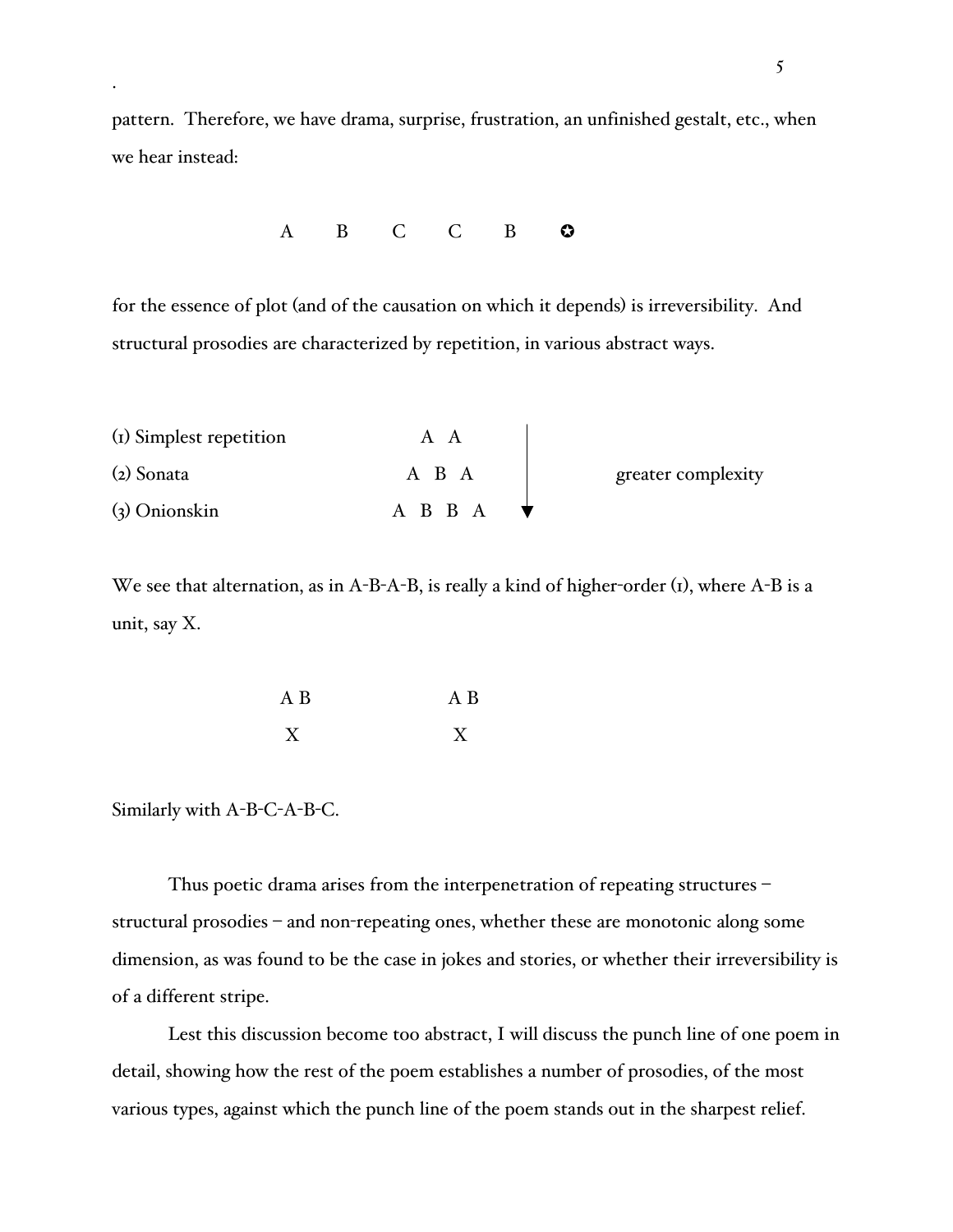Before I turn to the text, let me make one final observation. There are many types of linguistic elements to be arrayed in a poem, and nothing I have said about prosodies precludes that the poet will use the distribution of one type of linguistic element – say nouns – to support one prosody, while the distribution of another element – say bilabials – supports a second prosody, and the distribution of some semantic type – say predicates of emotion – a third prosody, and so on. A helpful way of visualizing prosodies is as transparencies, overlays, where the experience of reading is like walking the length of the poem, peering down through the various overlays (a way of seeing which I owe to John Lawler). Where a number of prosodies intersect, there will be a significant poetic boundary, a kind of "cusp" in the abstract shape/rhythm of the poem, an opportunity for the poet to locate a salient feature of the poem's unfolding drama. In a real sense, "learning to read" poetry is to be characterized precisely as acquiring an intuitive awareness of these poetic cusps, and of the congruencies in the overlaid prosodies which make them up.

With these preliminaries in mind, let us read, as respectfully and savoringly as possible, William Carlos Williams' indelible "To Waken an Old Lady."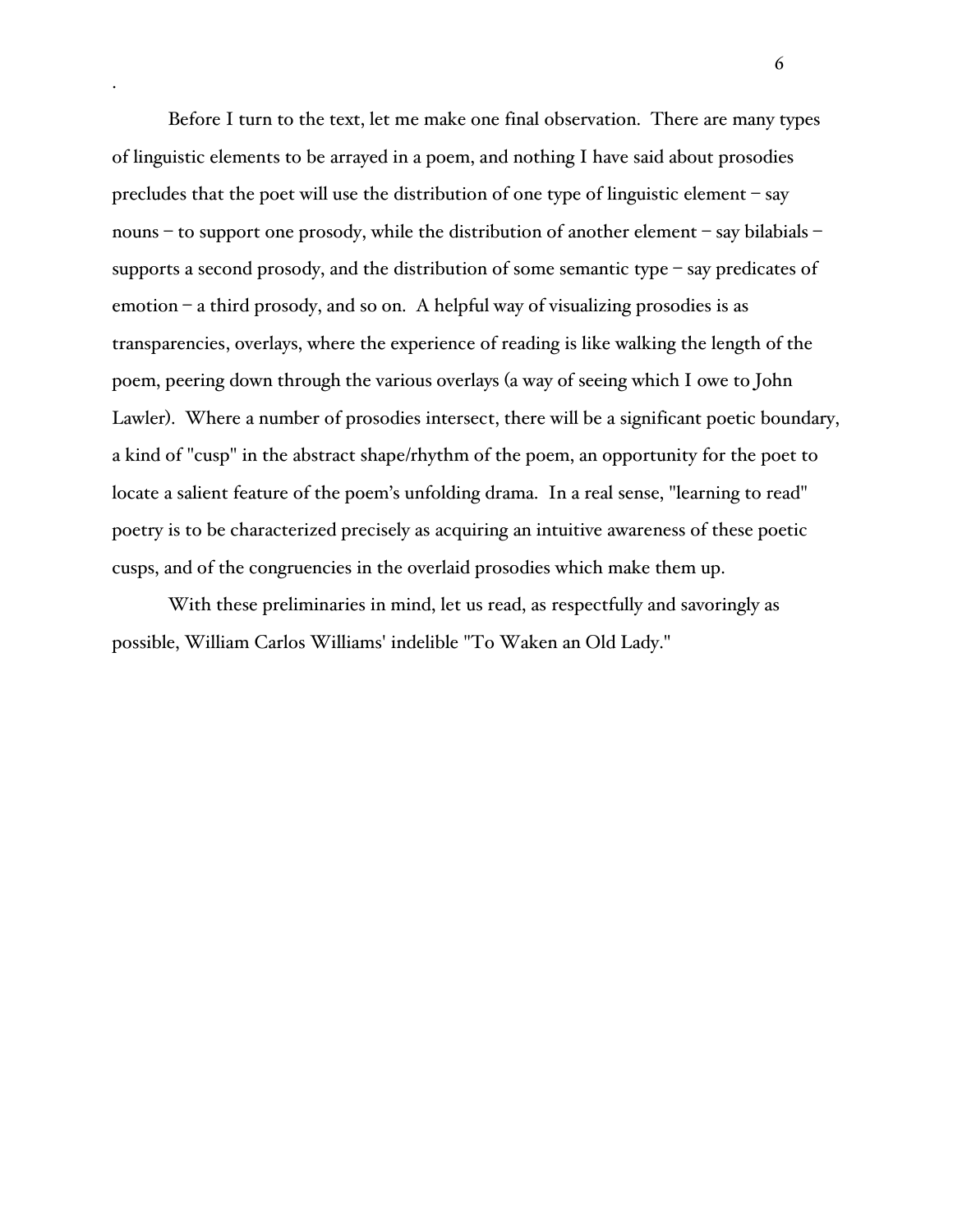*To Waken an Old Lady*

 $_{I}$ Old age is 2a flight of small 3cheeping birds 4skimming 5bare trees 6above a snow glaze. 7Gaining and failing 8they are buffeted 9by a dark wind-- <sub>10</sub>But what? <sub>II</sub>On harsh weedstalks 12the flock has rested, 13<sup>the snow</sup> 14<sup>is</sup> covered with broken 15seedhusks 16and the wind tempered  $_{17}$ by a shrill 18piping of plenty.

Typographically, this poem is one eighteen-line stanza: there are no line breaks. What I would like to demonstrate, however, is that there are clear reasons to view it as simultaneously having two nine-line halves, three six-line thirds, and six three-line triplets.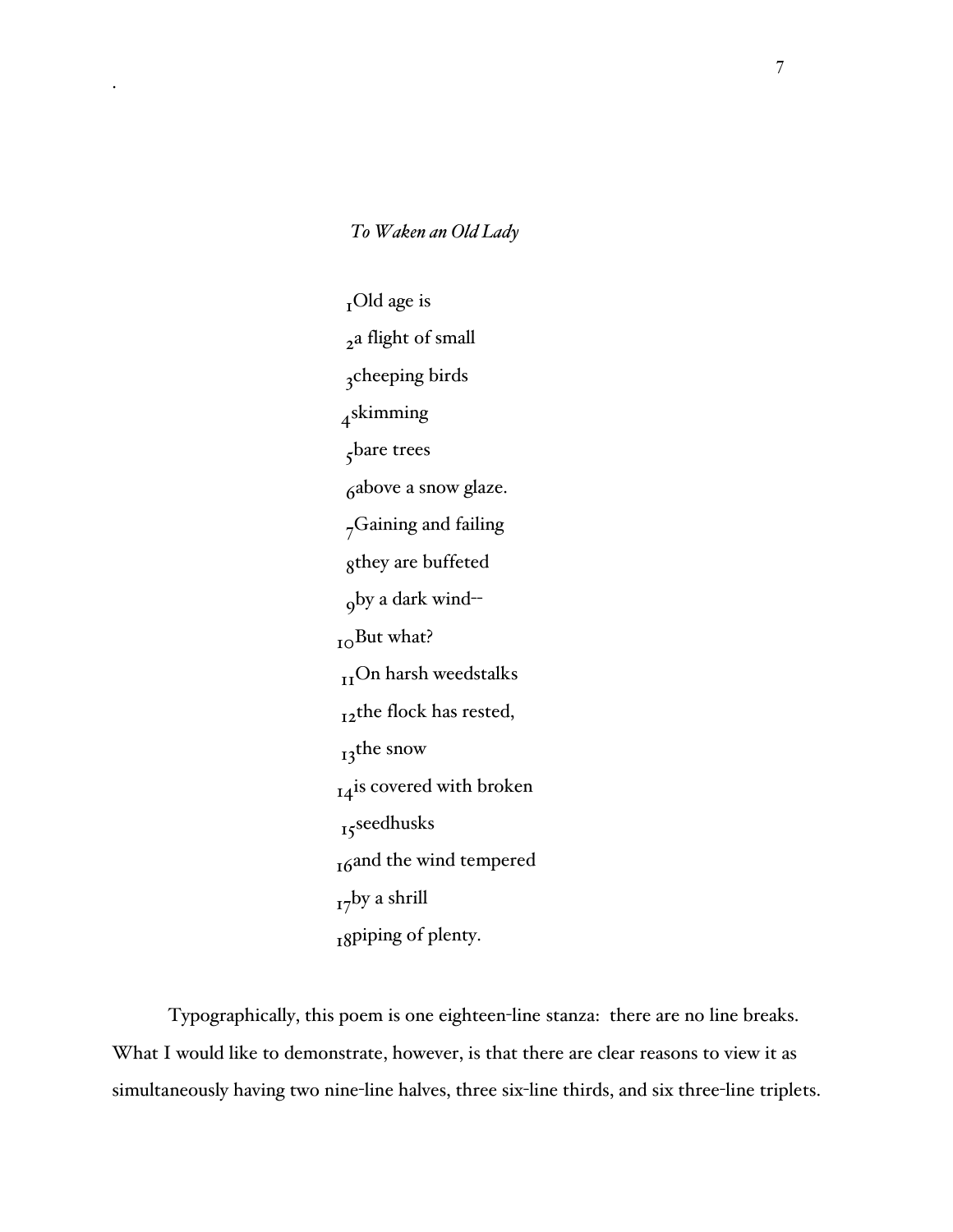I will start by pointing out that there are heavy punctuations in the middle of the poem – the dash at the end of line 9, and the question mark at the end of line 10. This boundary is an important conceptual one as well. In I, the poem's first half (ll. 1-9), the birds are seen as being at the mercy of their environment: the snow and cold of approaching death have covered everything with a seamless glaze, and the power of death, here a dark wind, is the agent of the verb *buffet*, whose object is the birds. But in II, the second half (ll. 10-18), the glaze has been punctured, food found, and now the wind is an object – of the verb *temper*.

In I, the birds' cheeping – to me, this verb connotes a higher, more random and disorganized twittering – has given way in II to a piping – a lower, calmer, more musical call. We note also that *snow* and *wind*, the poem's only two repeated content words, have both changed their thematic roles: just as the wind has gone from being a conceptual agent in I to being a patient in II, so the snow, which in I is notionally the subject of the predicate underlying the noun *glaze*, has in II become the notional object of the verb *cover.*

Further support for this conceptual halving of the poem is provided by the its verbs of motion, all of which are in I: *fly* (and *flee*) [both underlying *flight*], *skim, gain, fail,* and *buffet*. We note too that the sectioning into halves is supported by the location of the two one-word lines: *skimming* and *seedhusks* are each four lines away from the ends of the poem. And in I, there is only one line-final adjective, *small*, in the second line; while in II, we also find but one line-final adjective, *shrill*, correspondingly placed with respect to the end of the poem.

The poem is also halved by balancings of both nouns and verbs. Each half has seven lexical nouns, with four appearing line-finally: in I, *birds, trees, glaze, wind*: in II, *weedstalks, snow, seedhusks, plenty*. Note that each half has two singulars and two plurals. Each half has two tensed verbs *is, are; has, is.*

When we turn to the non-finite verb-related forms, we find the most interesting pattern: each half has five such forms, with the first half manifesting four present participles

8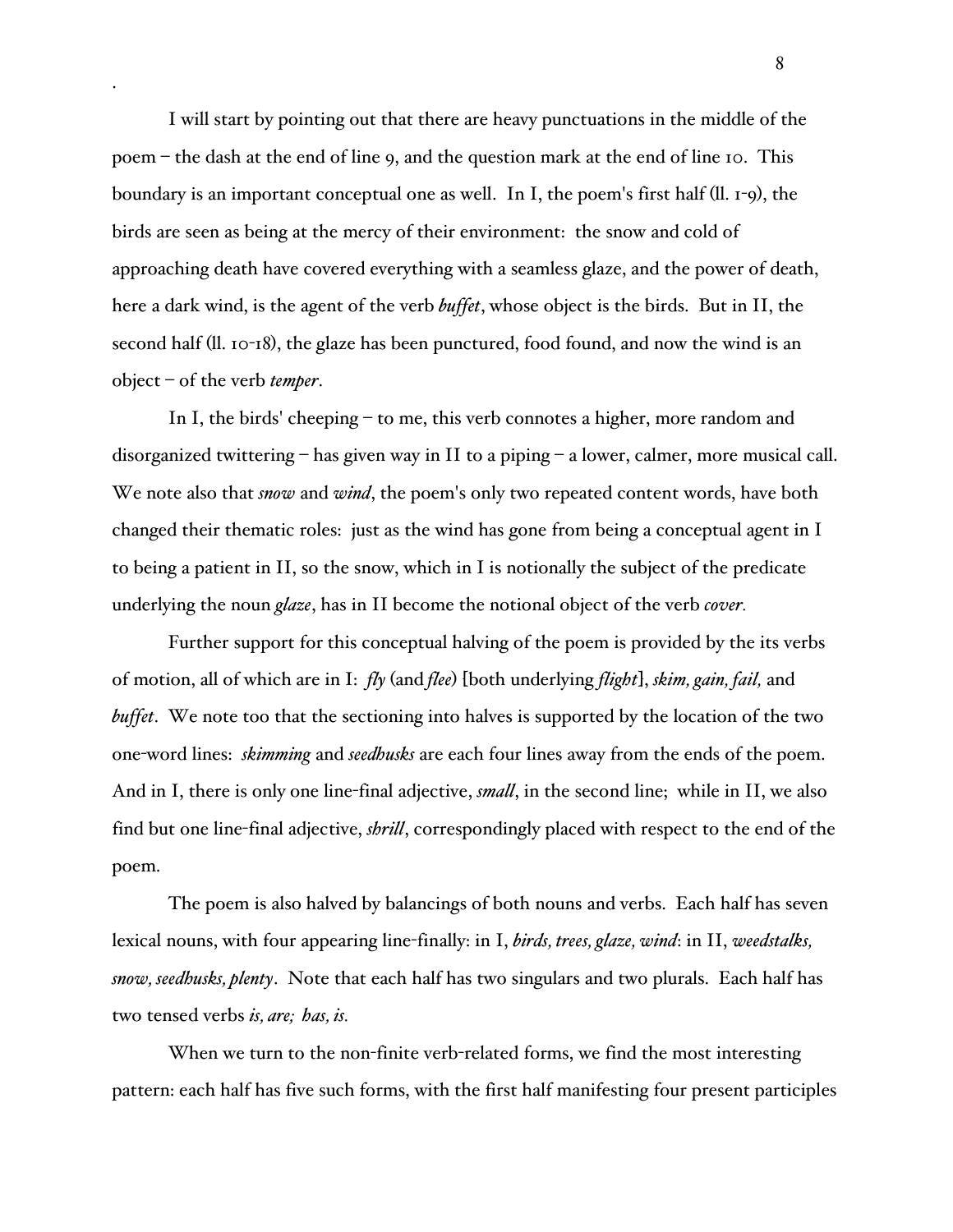in -*ing* and one past participle (*buffeted*), while the second half exhibits the antisymmetric pattern of one -*ing*-form and four past participles. In I, three of the present participles are line-initial (namely <sub>3</sub>*cheeping*, <sub>4</sub>*skimming*, and <sub>7</sub>*gaining*), with the lone past participle appearing line-finally; in II, three of the past participles are line-final (namely 12*rested*, 14*broken*, 16*tempered*), with the sole *ing*-form being line-initial. The location of the majority of the present, more active, participles in I is thematically consistent with the abovementioned splitting of the poem's motion verbs. For the awakening that the poem invites an old lady to is concerned with the riches, the calm music (cf. *piping*) that can be found at life's end through a letting go of frantic rushing around, and with the transition to rest, to the wisdom of accepting. Importantly, the call to that awakening comes just at the beginning of II, in the two-word rhyming expostulation *But what?*

I will not discuss at great length the evidence that the poem is also to be seen as being divided into three six-line thirds – one primary basis is the punctuation. Aside from the central punctuation around the boundary dividing the halves, the only other internal marks of punctuation end lines 6 and 12. The first sections off the poem's first sentence, and the second splits off the last tensed clause of the poem's final sentence. Note also, however, that the two outer thirds have the same verb  $-i\textbf{s}$  – and that this verb, beginning a line in I, ending one in II, comes as the third syllable of each of the thirds.

Let us instead consider in some detail the reasons for seeing the poem as sectioned into six three-line triplets, A-F.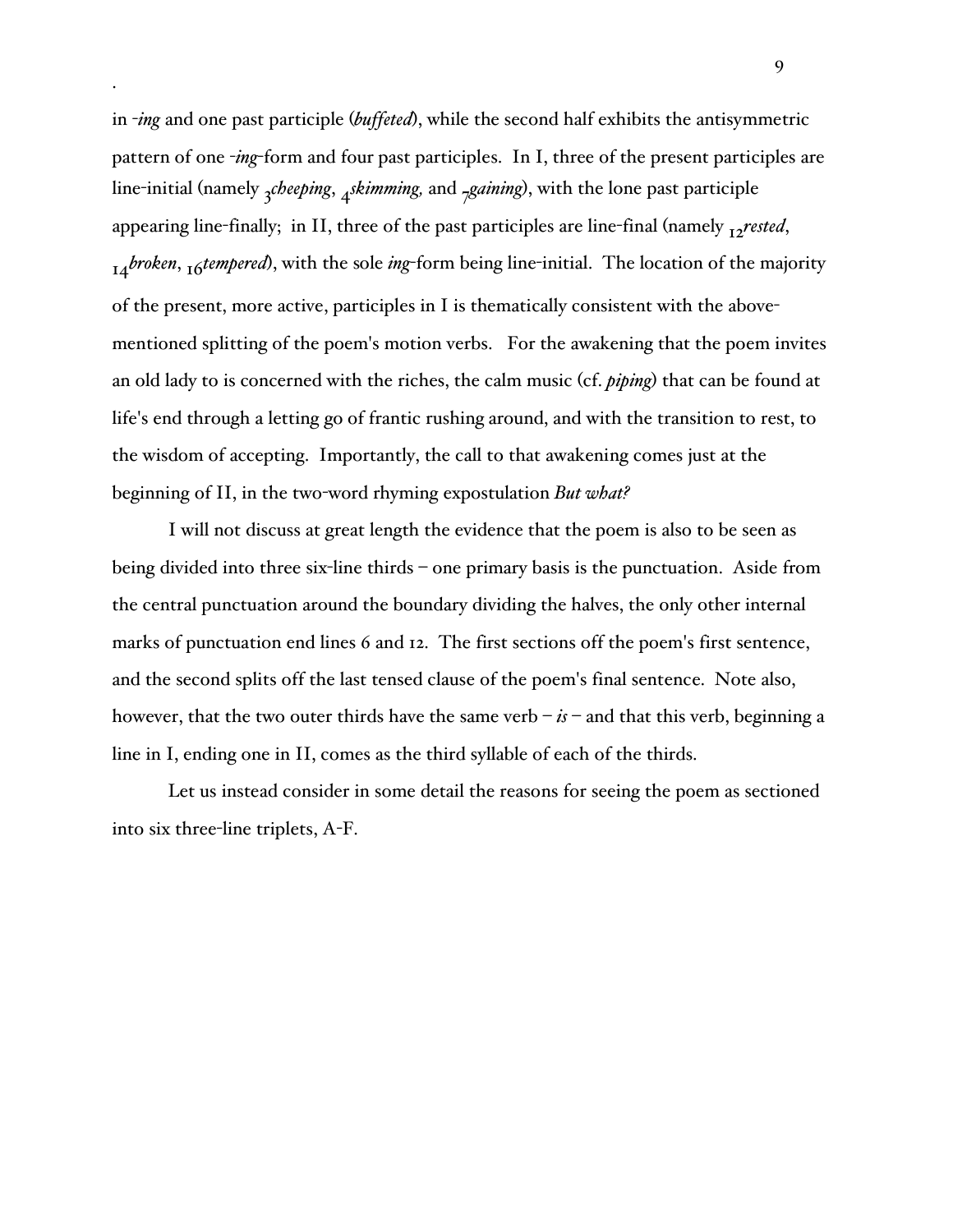| A            | $_{\text{T}}$ Old age is         |
|--------------|----------------------------------|
|              | 2a flight of small               |
|              | <sub>3</sub> cheeping birds      |
| B            | <sub>4</sub> skimming            |
|              | $\zeta$ bare trees               |
|              | <sub>6</sub> above a snow glaze. |
| C            | <sub>7</sub> Gaining and failing |
|              | gthey are buffeted               |
|              | <sub>o</sub> by a dark wind-     |
| $\mathsf{D}$ | $_{\text{IO}}$ But what?         |
|              | $_{II}$ On harsh weedstalks      |
|              | $_{I2}$ the flock has rested,    |
| E            | $_{13}$ the snow                 |
|              | 14is covered with broken         |
|              | 15seedhusks                      |
| F            | 16and the wind tempered          |
|              | $_{17}$ by a shrill              |
|              | <sub>I</sub> spiping of plenty.  |

First, we note that such a partitioning accords well with the poem's syntax: except for D, each three-line group is clearly a constituent. Moreover, we find conceptual parallels between A and D – both mention birds (note also the phonetic similarity of *flight* and *flock*); between B and E – both mention snow; and between C and F, which both concern wind.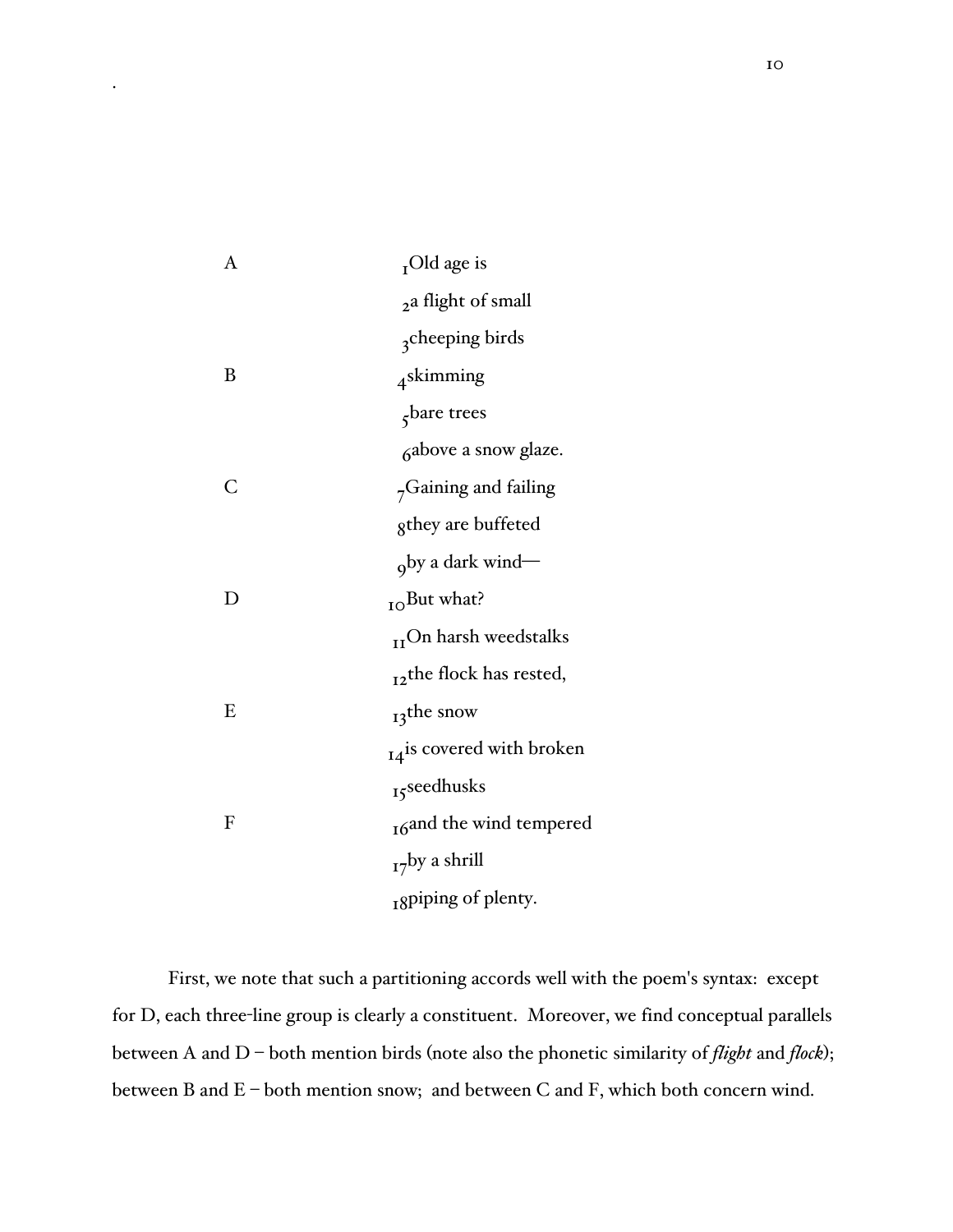In I, each triplet has exactly one line beginning with a present participle, and in II, each triplet has exactly one line ending with a past participle. Finally, when we study the distribution of the number of words per line in each of the triplets, the following parallels emerge:



First, note that each triplet contains exactly one four-word line. More importantly, the conceptual parallels linking  $A / D$ ,  $B / E$ , and C / F are underscored by the arrangements of the word counts in the lines of these triplet-pairs. The order of the number of words per line in A and C can be transformed to that in D and F by moving their last lines to their first, while to get from B to E, the first line (namely *skimming*) must become the last (*seedhusks*). This last transformation makes the poem's two one-word lines the boundaries of the periphery of the poem – the two outer triplets, in which we find the contrast in sound I noted above. Note also that it is only in this periphery that we hear the segment [p], which functions so prominently in the alliterative last line.

The various prosodies I have cited above provide a complex structure of overlays, but one whose dramatic element I have not yet localized. For now, let us concentrate on the punch line itself.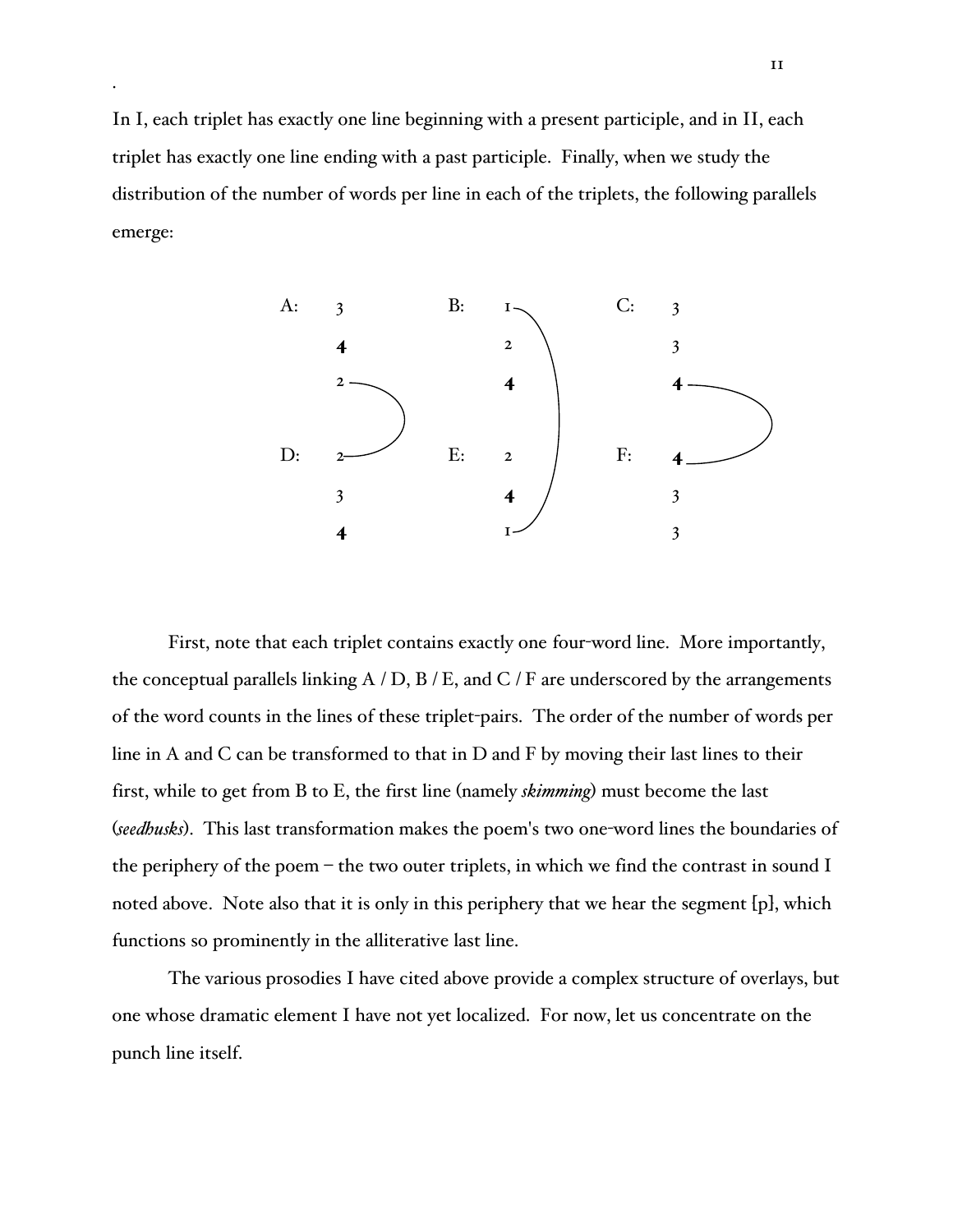Before I do this, however, may I suggest that you review briefly the structural prosodies I have discussed above, and then reread the poem slowly out loud. See if any of the eighteen lines seems to rise above the rest  $-$  if there is in you a mild feeling akin to shock, to being stunned, to awakening, in fact. For the phenomenon I am attempting to provide a structural basis for is one that I take to be psychologically real. I would not be surprised to find subtle physiological changes (electro-galvanic skin response? pupil dilation? blood pressure? heart rate?) correlating, in readers who have learned to hear poetry deeply, with the experience of a punch line.

For me, this experience is the strongest in the last line of the poem. I do not know whether punch lines are always final, or whether they can be followed by poetic material under some circumstances. My investigation of their properties has at presently only begun.

The factors which I have found to contribute to the impact of line 18 are all perturbed prosodies. I list some of them in what follows.

1. First of all, this line contains the poem's only selectional oddity: the relation between *pipe* and *plenty*. Presumably, *plenty* must be a noun, and since it follows the action nominal *piping*, it can only be the object, or far less plausibly, the subject of *pipe*. But neither putative sentence escapes deviance: *The birds pipe [plenty]* direct object. Here the word *plenty* is not to be heard as an instance of the adverb of degree or of frequency, which would be roughly synonymous with *a lot*, or *very much*. Rather, think of *plenty* as being replaced with *abundance*. This will produce a clear deviance. And if *plenty* is the subject of *pipe*, the following (even stranger) sentence would result: \*?*Plenty pipes*.

2. Secondly, one of the strongest sectioning devices for the halving of the poem, in my opinion, is the antisymmetric dance of present and past participles, intersecting with the beginnings and ends of lines. In this richly articulated structure, it is significant that of all the ten participles, only one is a noun: *piping*. There is a symmetric distribution of word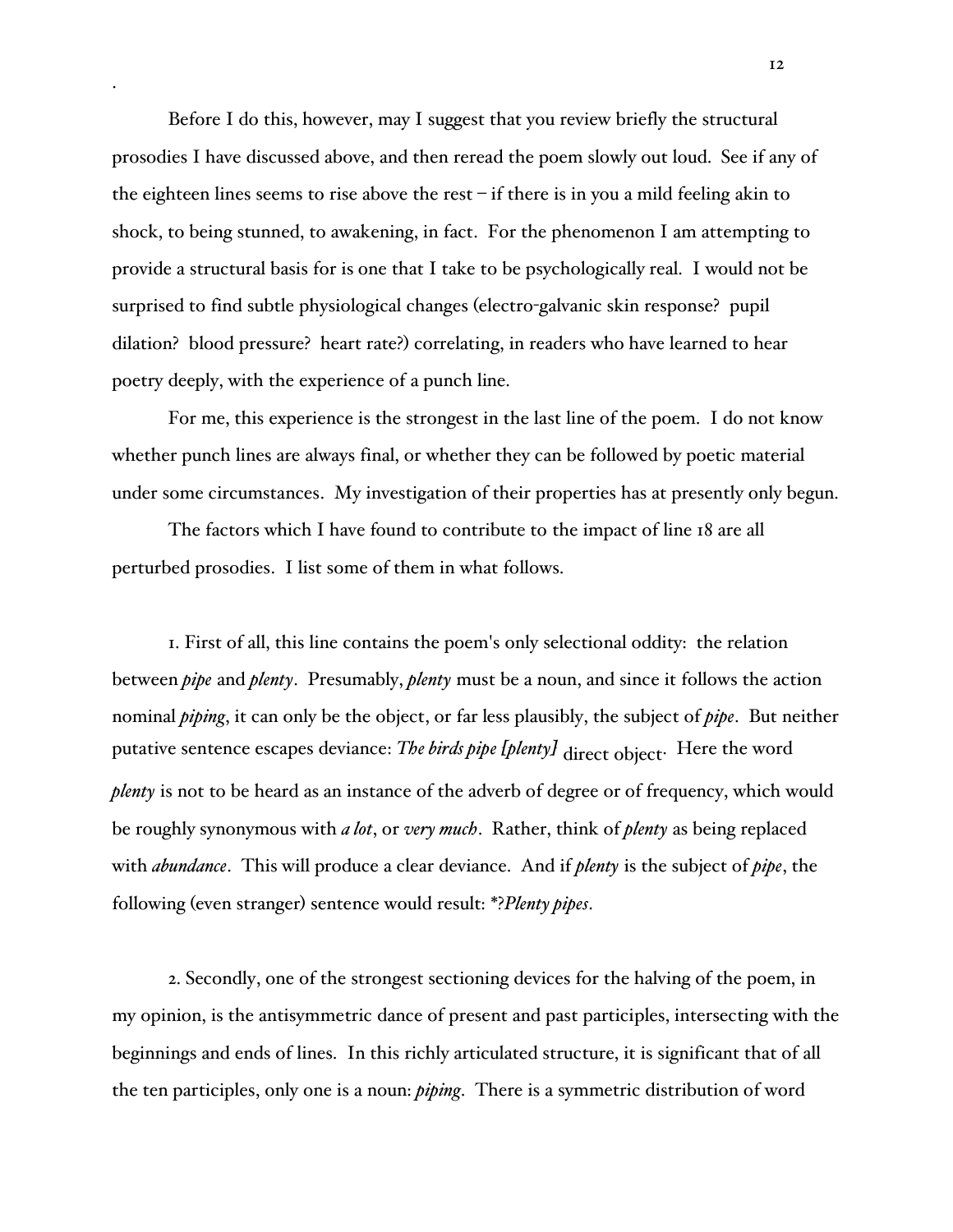types: in I, there are three verbal *ing*-forms and one prenominal, adjectival form: *cheeping birds*. Correspondingly, in II, there are three verbal past participles, and one prenominal one: *broken seedhusks*. The lone participle in I, *buffeted*, agrees with the verbal majority of past participles in II. Thus, an expectation is set up that the lone *ing*-form in II should also be a verb. Its nounhood contributes to the punch.

When we examine the ten participles phonetically, we see yet another thwarted expectation. the stressed vowels of the participles in I and II are displayed in (4).

I: [iy]  $[i]$  [ey]  $[e]$   $[\lambda]$   $[1]$   $[e]$   $[\bar{e}$   $[1]$   $[e]$   $[\bar{e}$   $[\bar{e}$   $[1]$   $[e]$   $[\bar{e}$   $[1]$   $[e]$   $[\bar{e}$   $[1]$   $[e]$   $[\bar{e}$   $[1]$   $[e]$   $[e]$   $[e]$   $[e]$   $[e]$   $[e]$   $[e]$ 



Three long vowels, two of which One long vowel; three short are identical: one short vowel. vowels, two of which are The short vowel [I] is a lax identical. The long vowel variant of the unpaired long  $[\bar{\text{o}}w]$  is the tense variant vowel [iy]. (more or less) of the unpaired

short vowel  $[\Lambda]$ .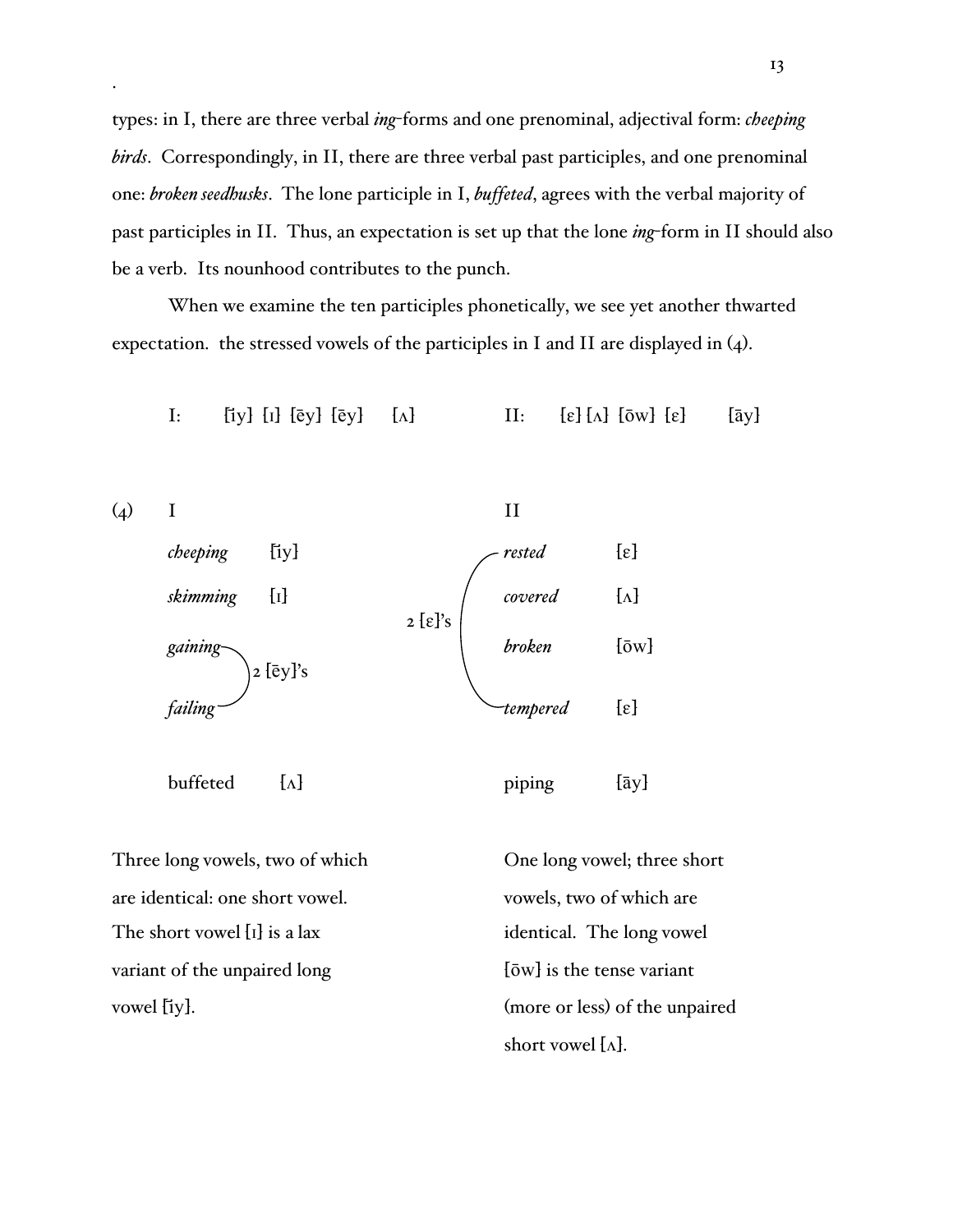When we look at the vowel of the sole past participle in I, *buffet*, we find that it is identical to the vowel of the unpaired past participle in II, *covered.*. Thus we generate the expectation that the vowel of the sole *ing*-form in II should be the same as that of the unpaired long vowel – *cheeping*. Not only is the vowel of *piping* not a high front vowel, in fact it is the only low vowel in the set of participles.

Lastly, when we note that the four pasts of II are disyllables, as are the four presents of I, and that the sole past in I is a trisyllable, we expect the sole *ing*-form of II to be trisyllabic.

In short, *piping* sticks out like a sore thumb because of its word-class, its stressed vowel, and its syllable count.

3. The last line is boldly alliterative. The three *p*'s there make it especially salient, because no other line has even two syllables which start with the same consonant.

There is only one line which is similar to line  $18 -$ line 1, whose three words all begin with vowels. For now, let us only note in passing the connection between the first and last lines. But we shall find a further reason to link these two.

4. The triplets exhibit exactly one preposition each – on lines 2, 6, 9, 11, and 14. Only F has two, the last one occurring in the punch line.

5. As pointed out above, the poem is halved by the  $4/4$  distribution of line-final nouns, with two singulars and two plurals in each half. While the two pairs of nouns in I come in the order two plurals, then two singulars, there is an alternating rhyme in II:

*weedstalks,*

*snow,*

*seedhusks*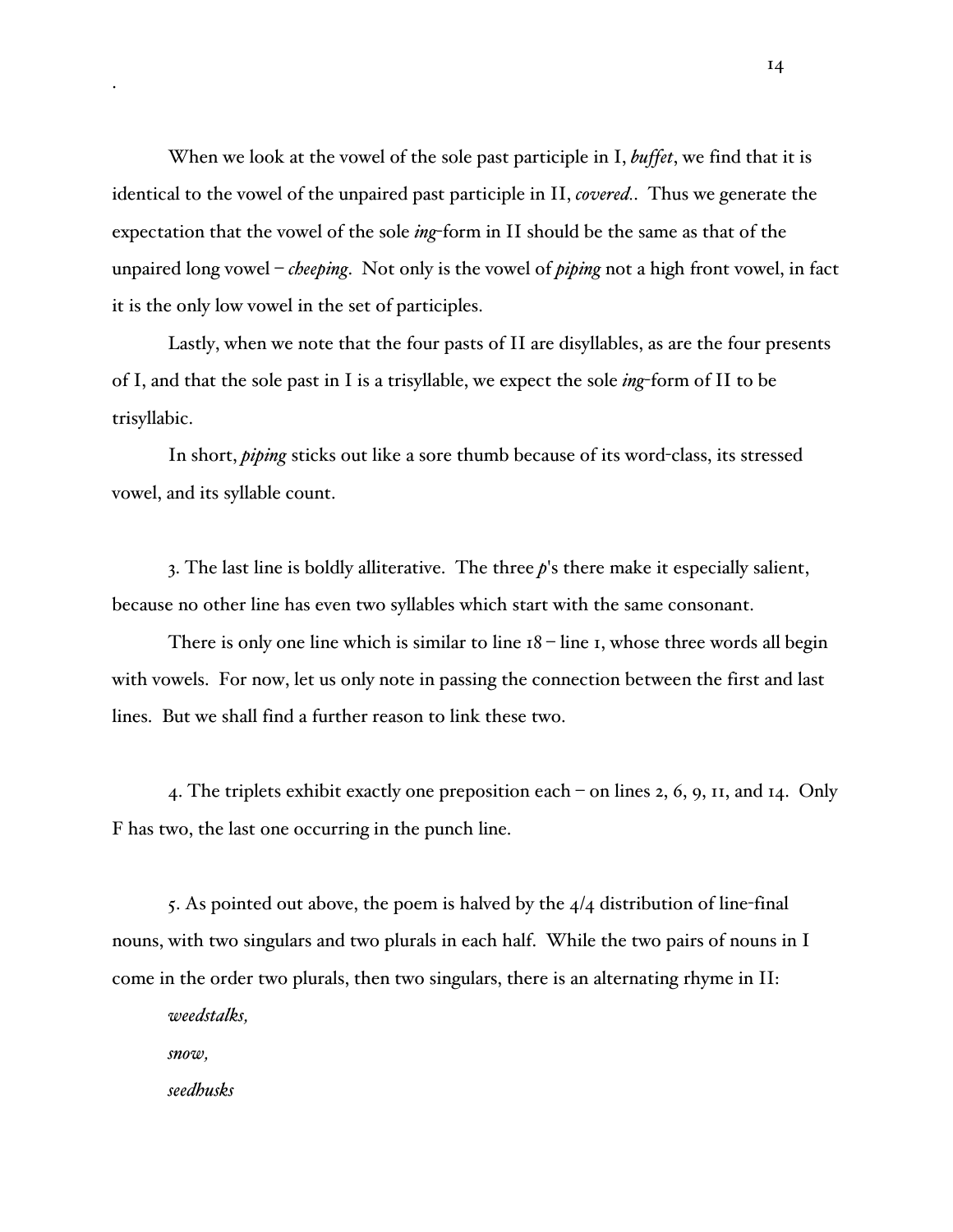## *plenty*

Finding that the plurals are so similar phonetically, and also morphologically, and are both disyllabic plurals, an expectation is generated that the last singular in II will also be monosyllabic (as well as being phonetically similar to *snow*). Both expectations are thwarted.

6. Except for the three compound nouns, *snow glaze, weedstalks,* and *seedhusks*, no other line exhibits two noun roots in one line but the punch line.

7. If we examine the roots of the words in the poem that start with a consonant cluster, we find these:

| Monosyllabic: | flight, small, skim, tree, snow, glaze,               |
|---------------|-------------------------------------------------------|
|               | <i>what</i> (if pronounced with [hw]), <i>stalk</i> , |
|               | flock, break, shrill.                                 |
| Disyllabic:   | plenty                                                |

8. Without the unstressed [iy] of *plenty*, there is a balanced distribution of roots in  $[iy]$ 

> I II *cheep, tree weed, seed*

The extra [iy]of *plenty* disturbs this balance. In addition, it is the poem's only unstressed open syllable (apart from the articles *the* and *a*).

9. Finally, let us examine the distribution of indefinite noun phrases that have no article. There are six of them: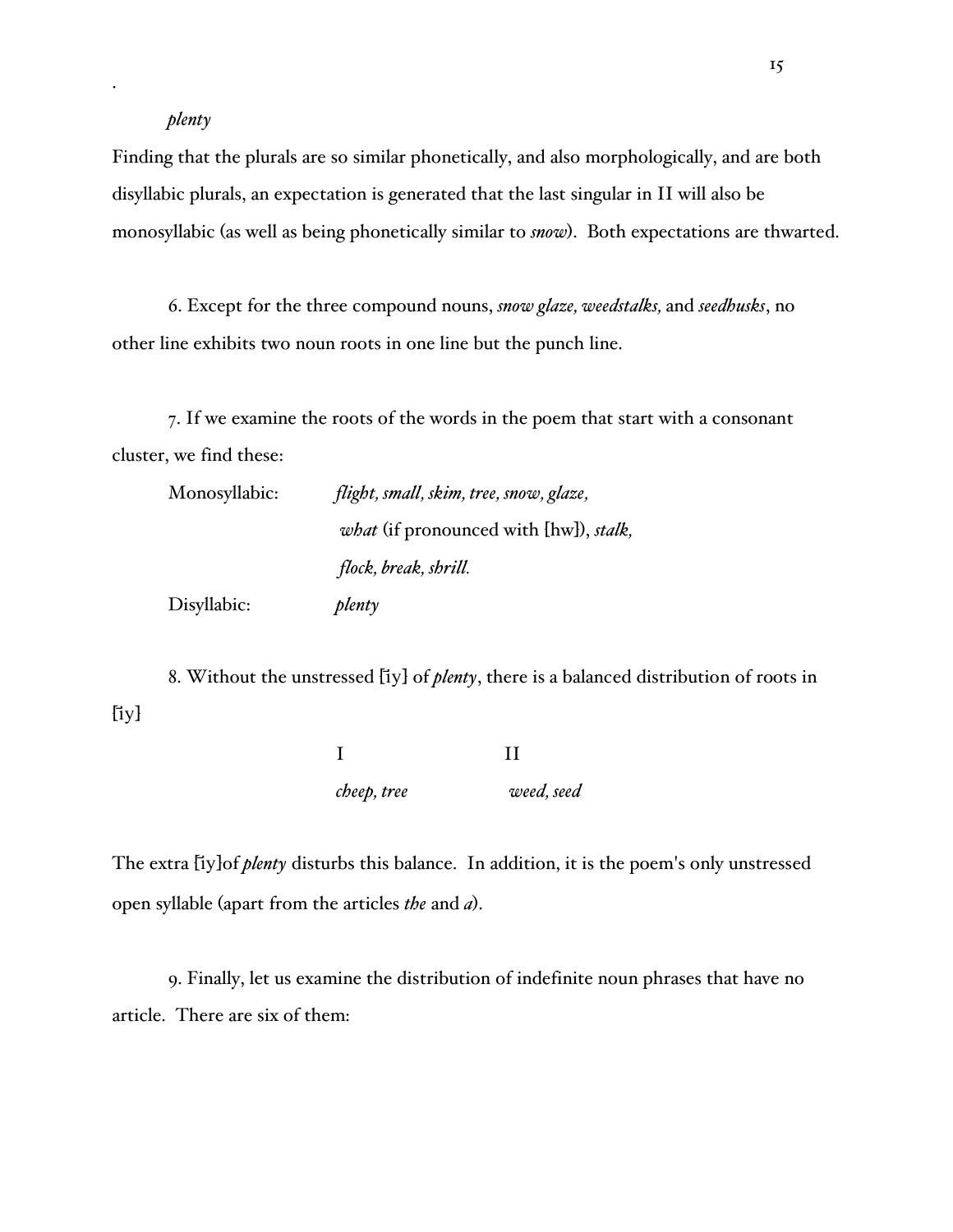

There are many onionskin periodicities set up in (5). Note also that the two NPs that span line-endings (the forward slash '/' follows words that are line-final) are the ones that contain the only prenominal occurrences of participles (here underlined), as pointed out above.

The phonetic parallels between the two plurals of II, *weedstalks* and *seedhusks* are too striking to be overlooked. In fact, the six NPs of  $(5)$  contain all the occurrences of the poem's [iy]'s. I think that the further connection between the line-initial position of the [iy]-word in the B-cells of  $\zeta$ ), contrasting with the line-final location of the [iy]-word in the C-cells, is significant, too.

From all of the above, it follows that there is a powerful set of prosodies connecting the A-cells, *old age* and *plenty*, the first and last words of the poem. And of course, it is precisely this equation, this connection, which is the poem's message of hope, the reperception of old age which the second half's opening question in line 10 is supposed to awaken the old lady to: *old age is (a piping of) plenty*.

We note, though, that there is one last sore-thumbing in this equation: the first five of the articleless NPs in (5) are modified prenominally – only *plenty* is not.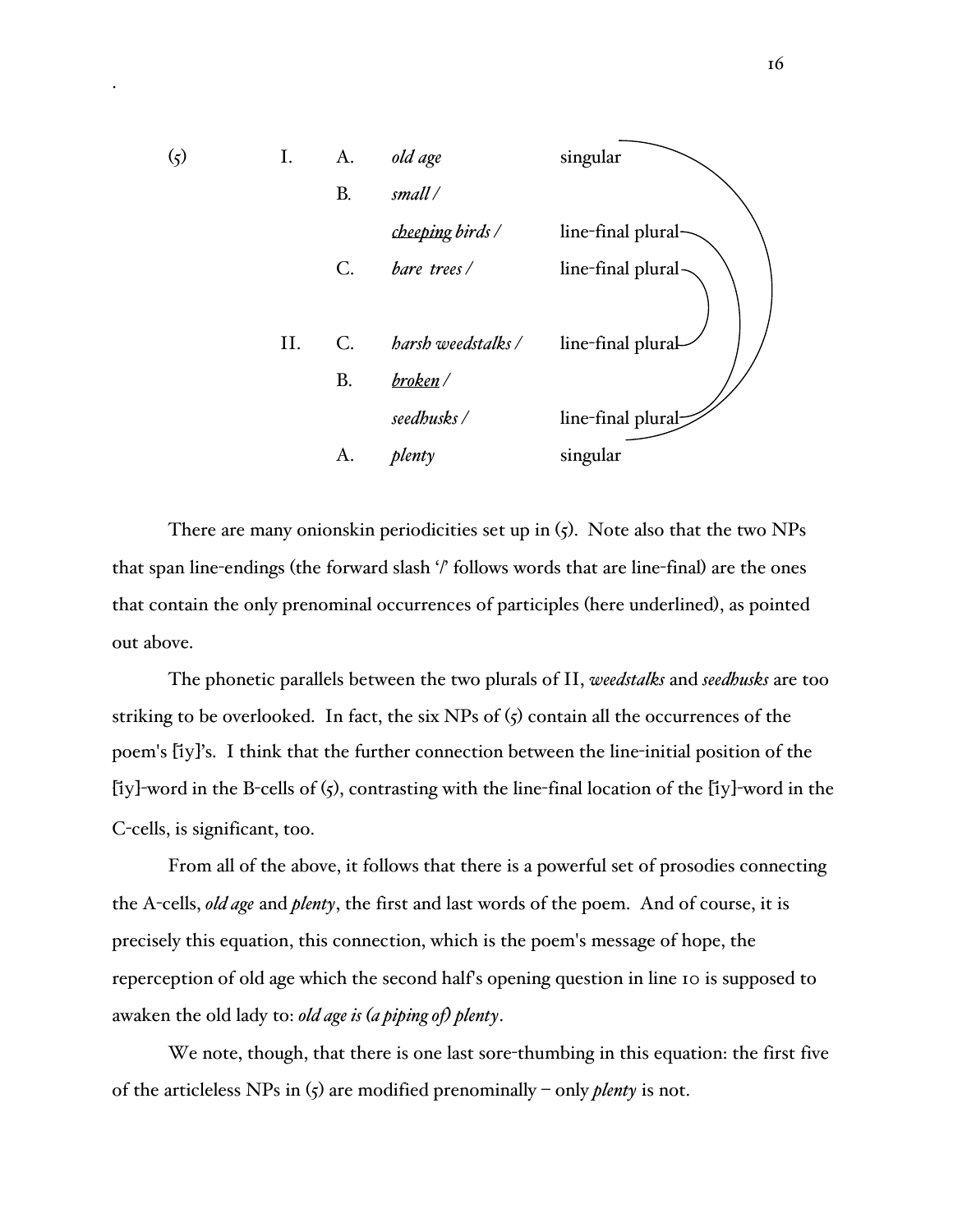To sum up, then, in this section, I have assembled evidence from perturbations in structural prosodies of elements running the gamut from semantics to phonetics, perturbations which all occur in the last five syllables of the poem, some (the disyllabicity of *plenty*, the lone unstressed high vowel) being saved until the very last segment of the poem, to try to construct a structural prosodic basis for the experience of poetic impact that the last line of Williams' poem has on me, and I assume on other readers.

Before leaving this poem, I would like to highlight again a collection of arrayings, over the three sectioning I have argued for, which are unique in my experience of the analysis of poetry. I want, therefore, to focus on them as visibly as possible, so that other students of poetics can either find additional parallel uses of similar devices, or can instead help me to see that I have perceived an only apparent similarity.

The arrayings in question all have to do with parallel distributions of corresponding elements at the beginnings and ends of sections. I will order them according to my estimation of how solidly established they are in the fabric of the poem.

(6) a. The change from three line-initial *present* participles with a lone line-final past participle in I, to an antisymmetric arraying of three line-final *past* participles and one lineinitial *ing*-form in II. This pattern is particularly strongly established, in my opinion, because of the additional parallel phonetic antisymmetry pointed out in  $(4)$ .

b. The establishing of the linkings between the triplet pairs A/D, B/E, and C/F by the line-moving transformations, taking bottom (i.e., section-final) lines to top (sectioninitial) lines in the first and third of these pairings, and in the opposite direction in the second pairing.

c. Note that this oppositeness is part of the halving prosody. For if B's sequence of lines of one, two, and four words were converted to the sequence four, one, and two to form E, then the two-word lines would not combine to articulate any otherwise significant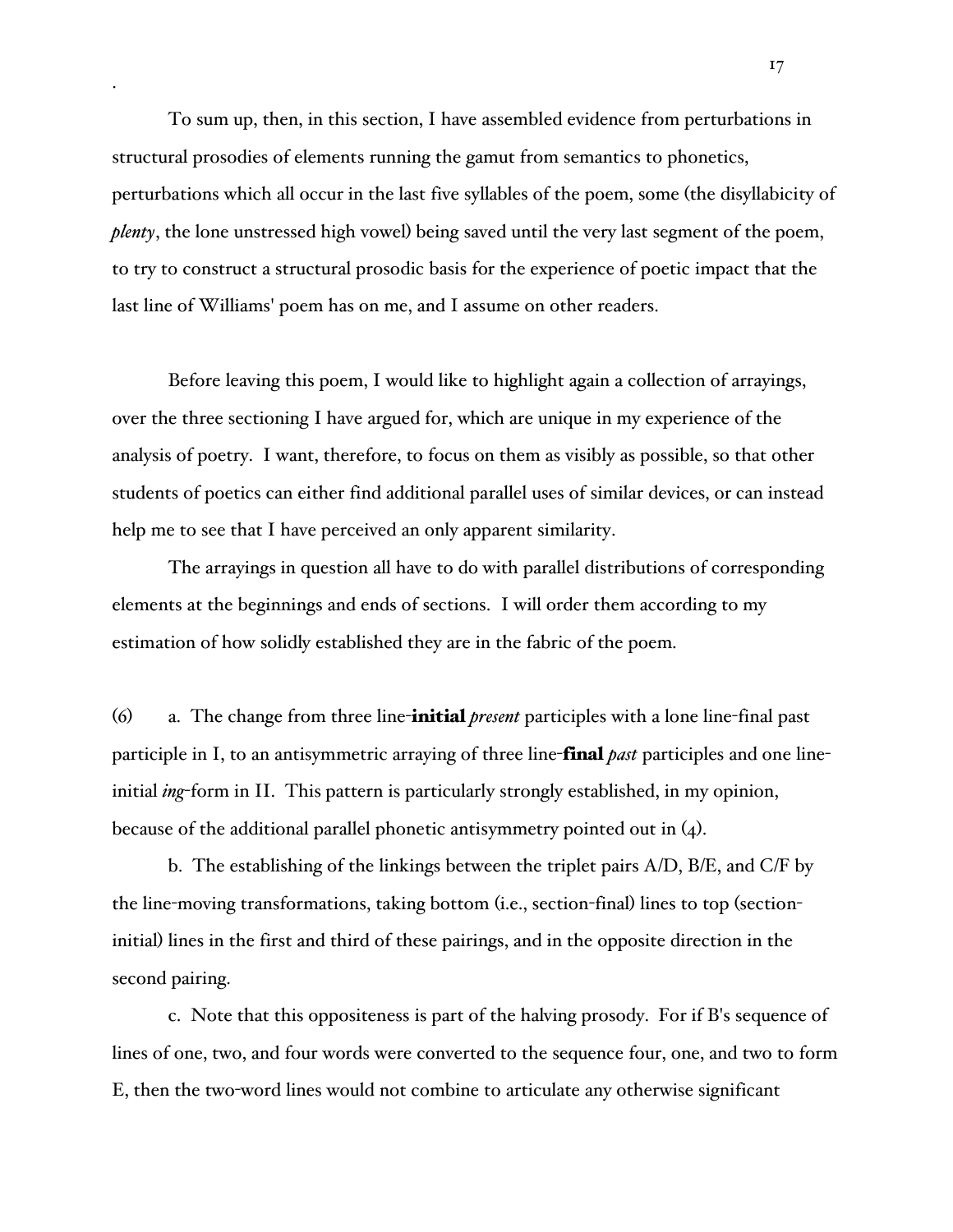sectioning. As Williams has written the poem, however, the two one-word lines, occurring four lines down from the beginning of the poem, and four lines up from the end of the poem, slap us in the eye, if I may be forgiven a synaesthetic mixed metaphor.

d. The words *snow* and *wind* end triplets in I, and are notional subjects of their associated predicates; in II, they begin triplets and are both Patients.

e. The two occurrences of *is* are line-final in I, line-initial in II. Recall that these two verbs each appear in the third syllable of the outer 6-line thirds of the poem.

f. The location of the stressed  $[$ iy]'s in the cluster of prosodies in  $(5)$ .

The final point to make in this connection, it seems to me, is the fact, supported by the prosodies of (5), that the first two syllables of the poem are to be seen as connected to the last two. Does this poetic "equation"

old age – plenty

drive the other "equation" of the form

## section beginning – section ending

that I have presented in (6)? I have no answer at present, but I think that this type of question, which resonates with an old suggestion of Jimmy Thorne's that the particularities of any given poem establish a grammar for that poem (cf. Thorne 1965), must be looked at seriously.

In conclusion, I would like to say that the major claims of this paper – that sectionings and arrayings interweave to establish a basic structural prosodic rhythm, analogous to the flow of linear time in narration, and that poetic drama (in particular, punch-lining) is to be seen as articulating certain cusps of poetic "time" by establishing and